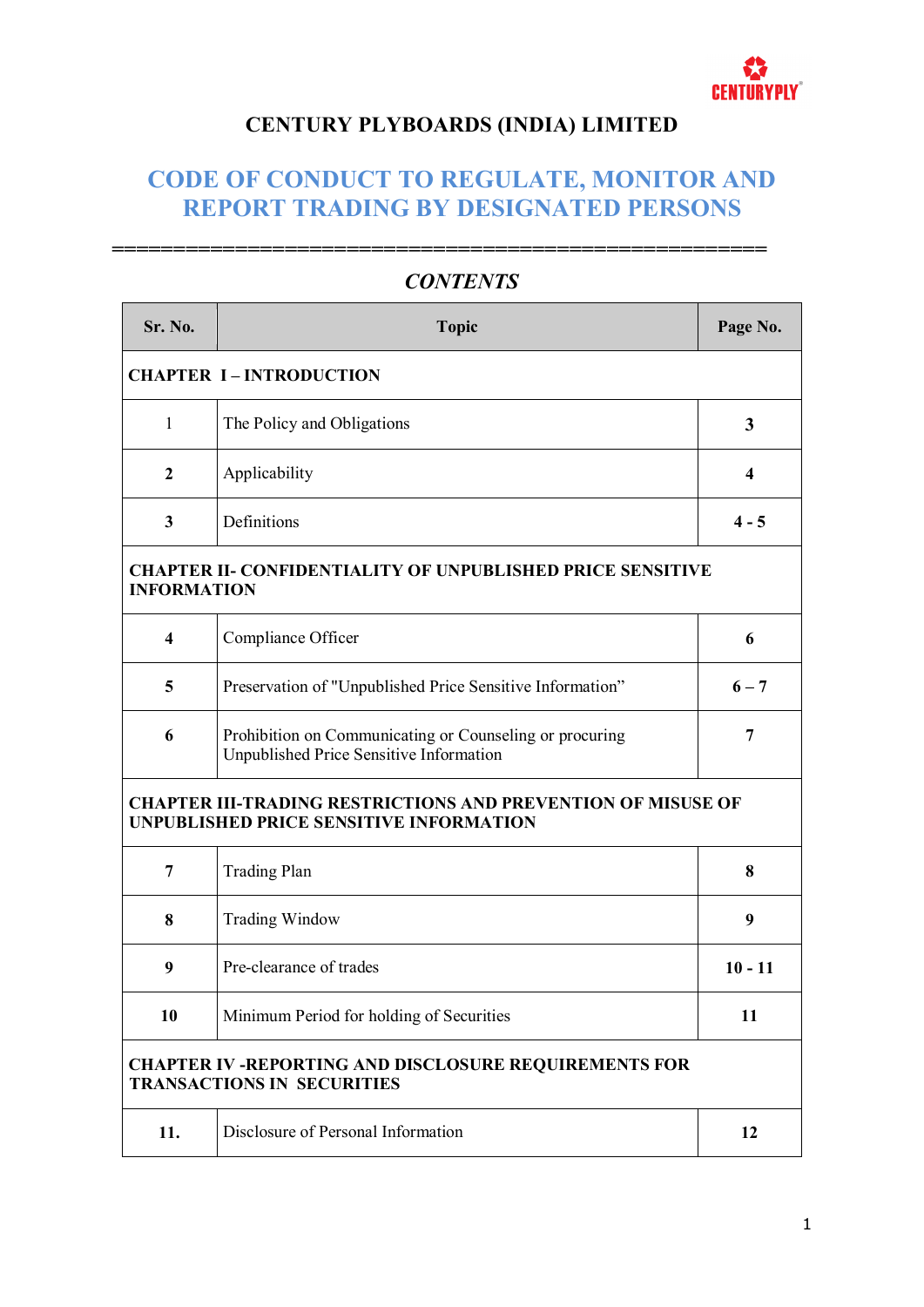

| 12.          | Reporting Requirements for transaction in Securities                                                       | 12        |
|--------------|------------------------------------------------------------------------------------------------------------|-----------|
| 13.          | Disclosure by Company to Stock Exchange                                                                    | 13        |
| 14.          | Dissemination of price Sensitive Information                                                               | 13        |
|              | <b>CHAPTER V-MISCELLANEOUS</b>                                                                             |           |
| 15.          | Internal control                                                                                           | 14        |
| 16.          | Penalty for breach of code of conduct                                                                      | 14        |
| 17.          | Information to SEBI in case of violation of the SEBI (Prohibition of<br>Insider Trading) Regulations, 2015 | 14        |
| <b>FORMS</b> |                                                                                                            |           |
| L            | Pre Clearance of Trades                                                                                    | $15 - 16$ |
| $\mathbf{H}$ | Format for Disclosure of Trades executed/not executed after<br>obtaining Pre-Clearance                     | $17 - 18$ |
| Ш            | Annual Disclosure of Shareholding & other information                                                      | $19 - 20$ |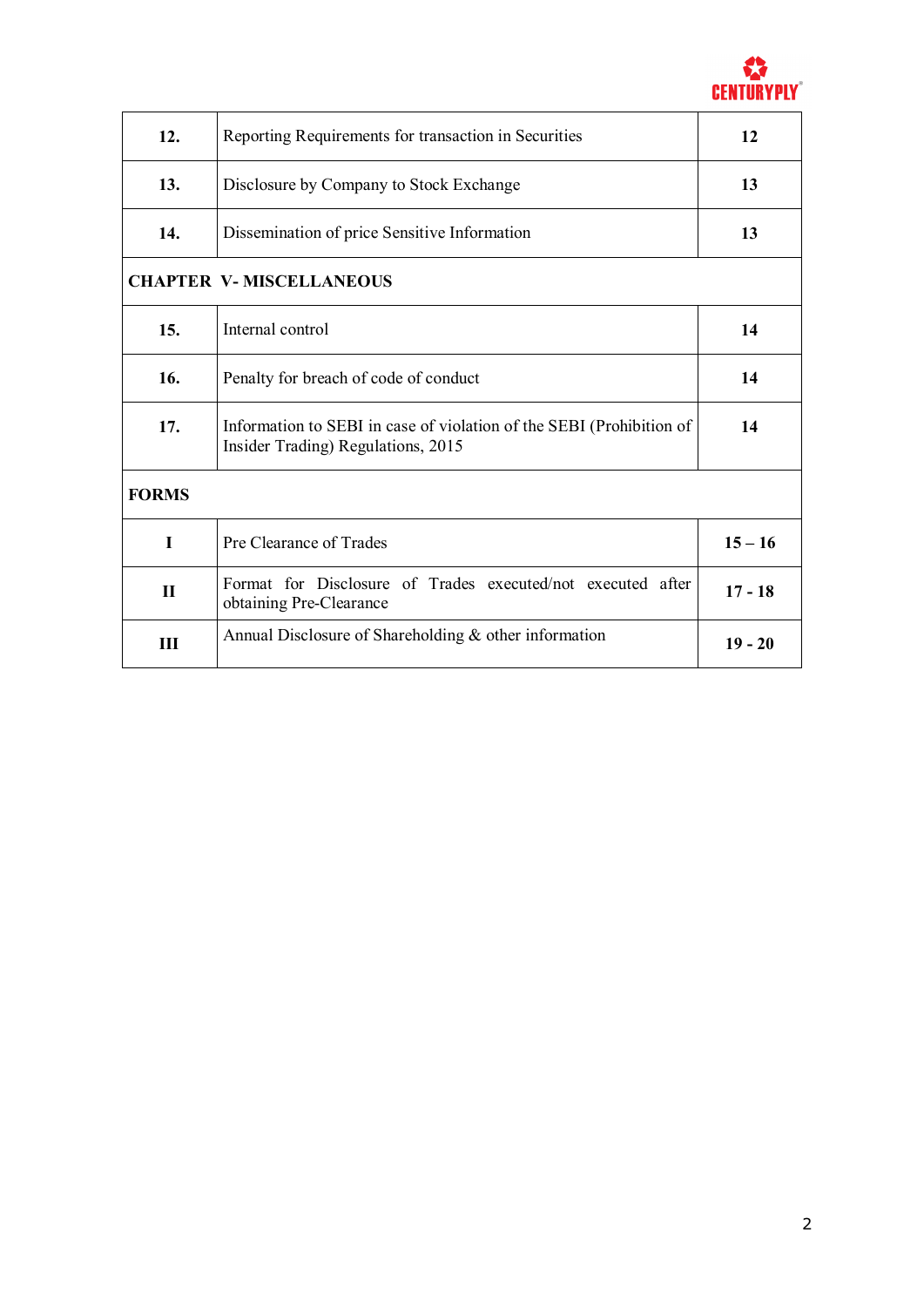

# **CENTURY PLYBOARDS (INDIA) LIMITED**

# **CODE OF CONDUCT TO REGULATE, MONITOR AND REPORT TRADING BY DESIGNATED PERSONS**

**As revised and approved by the Board of Directors on 12th August, 2020**

## **CHAPTER – I**

#### **INTRODUCTION**

Insider trading means dealing in securities of a company listed/traded on any stock exchange in India based on, or when in possession of, unpublished price sensitive information (UPSI).

With a view to govern the conduct of insiders on matters relating to insider trading, the Securities and Exchange Board of India (SEBI) had formulated Securities and Exchange Board of India (Prohibition of Insider Trading) Regulations, 2015, including amendments thereto (hereinafter referred to as the 'Regulations').

Sub-regulation (1) of Regulation 9 inter alia, requires all listed companies to frame a Code of Conduct for Regulating, Monitoring and Reporting of trading by Designated Persons and their immediate relatives (hereinafter will be collectively referred to as "Designated Persons") by adopting the minimum standards as set out in Schedule B to the Regulations.

Sub-regulation (1) of Regulation 8 requires all listed companies to formulate and publish on its website, Code of Practices and Procedures for Fair Disclosure of Unpublished Price Sensitive Information by adopting the minimum standards as set out in Schedule A to the Regulations.

Century Plyboards (India) Limited ("CPIL") had formulated this Code of Conduct called the 'Code of Conduct to regulate, monitor and report trading by Insiders'. Pursuant to the amendments to the Regulations and in light of its impact on the compliance and disclosures pertaining to Prohibition of Insider Trading, this Policy has been amended by the CEO/ Managing Director of the company as directed by the Board of Directors of the Company and shall hereinafter be referred to as 'Code of Conduct to regulate, monitor and report trading by Designated Persons' ("Code"). Designated Persons of CPIL are governed by the Code.

All the Designated Persons of CPIL are advised to carefully go through and familiarize themselves with and adhere to the Regulations and the Code.

### **1. THE POLICY AND OBLIGATIONS**

The Company endeavors to preserve the confidentiality of Unpublished Price Sensitive Information ("UPSI") and to prevent misuse of such information. The Company is committed to transparency and fairness in dealing with all stakeholders and in ensuring adherence to all laws and regulations.

Every Designated Person of the Company has a duty to safeguard the confidentiality of all such UPSI obtained in the course of his or her work at the Company. No Designated Person may use his or her position or knowledge of the Company to gain personal benefit or to provide benefit to any third party.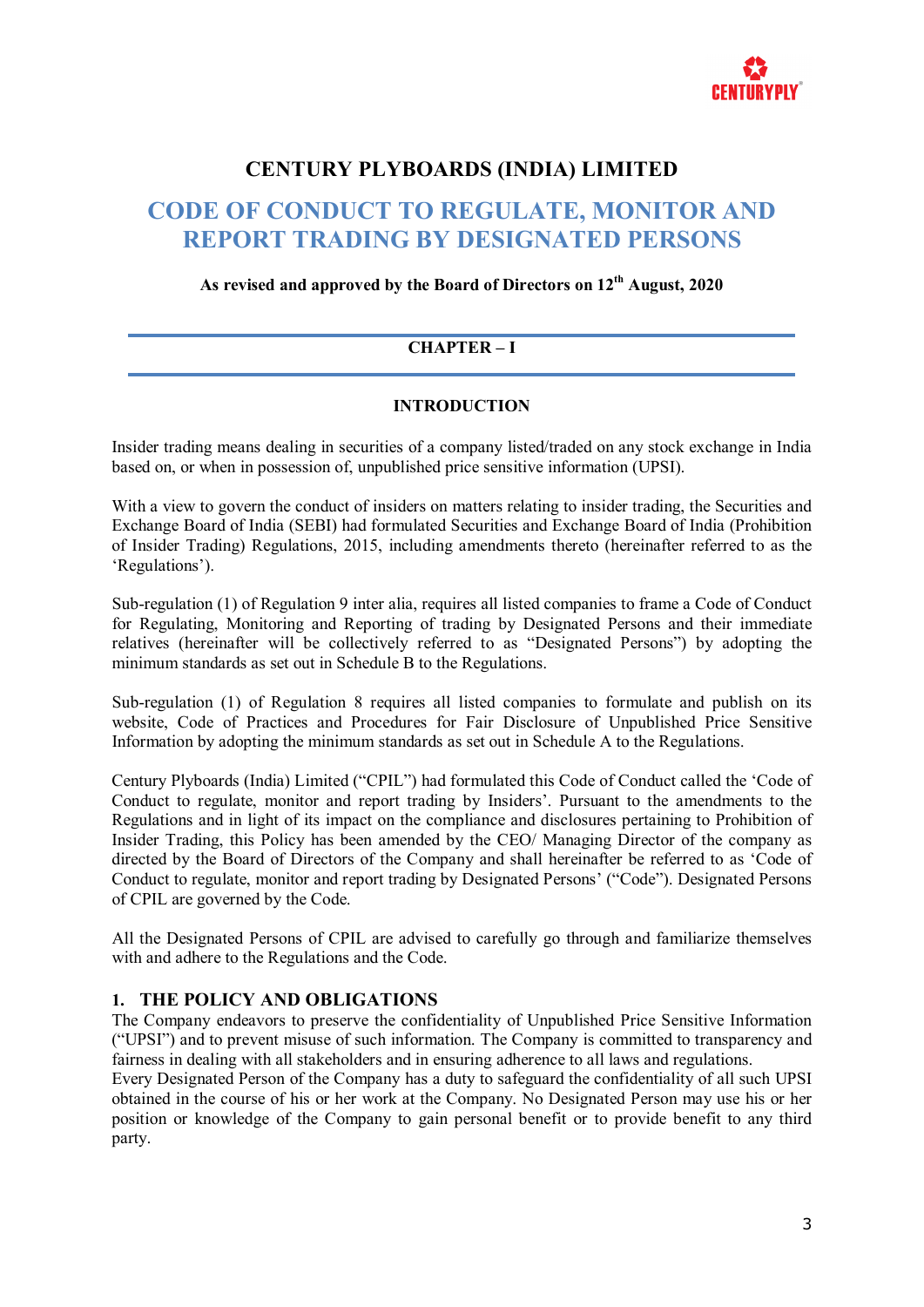

To achieve these objectives, Century Plyboards (India) Ltd. (herein after referred to as "the Company") hereby notifies that this code of conduct is to be followed by all Designated Persons. The Managing Director/ CEO is authorized to make such alterations to this Code as considered appropriate, subject to however, such alterations not being inconsistent with the provisions of the SEBI (Prohibition of Insider Trading) Regulations, 2015.

## **2. APPLICABILITY**

This Code shall apply to all Designated Persons of Century Plyboards (India) Limited and their immediate relatives.

## **3. DEFINITIONS**

**"Act"** means the Securities and Exchange Board of India Act, 1992 (15 of 1992)(including any amendment or re-enactment thereof);

**"Body corporate"** means a body corporate as defined under the Companies Act

**"Company"** or **"the Company"** means CENTURY PLYBOARDS (INDIA) LIMITED

**"Compliance Officer"** means the Company Secretary of the Company

**"Designated Person"** shall mean and include:

- a. All promoters of the Company
- b. All Directors of the Company
- c. Chief Executive Officer of the Company and employees upto two level below the Chief Executive Officer irrespective of their functional role in the Company or ability to have access to unpublished price sensitive information;
- d. employees, designated by the Board of Directors in consultation with the Compliance Officer, on the basis of their functional role in the Company or ability to have access to unpublished price sensitive information; and
- e. Employees of material subsidiaries of the Company, if any, designated by their board of directors, on the basis of their functional role or ability to have access to unpublished price sensitive information.
- f. All Employees working in the Secretarial Department, and Personal Secretaries, if any, of any of the above Designated Persons.

**"Generally available information"** means information that is accessible to the public on a nondiscriminatory basis

**"Immediate relative"** shall means a spouse of a person and includes parents, sibling, child of such person or of the spouse, any one of whom is either dependent financially on such person, or consults such person in taking decisions relating to trading in securities

#### **"Insider trading"** means—

(i) an act of subscribing, buying, selling, dealing or agreeing to subscribe, buy, sell or deal in any securities by any director or key managerial personnel or any other officer of a company either as principal or agent if such director or key managerial personnel or any other officer of the company is reasonably expected to have access to any non-public price sensitive information in respect of securities of company; or

(ii) an act of counseling about procuring or communicating directly or indirectly any nonpublic price-sensitive information to any person;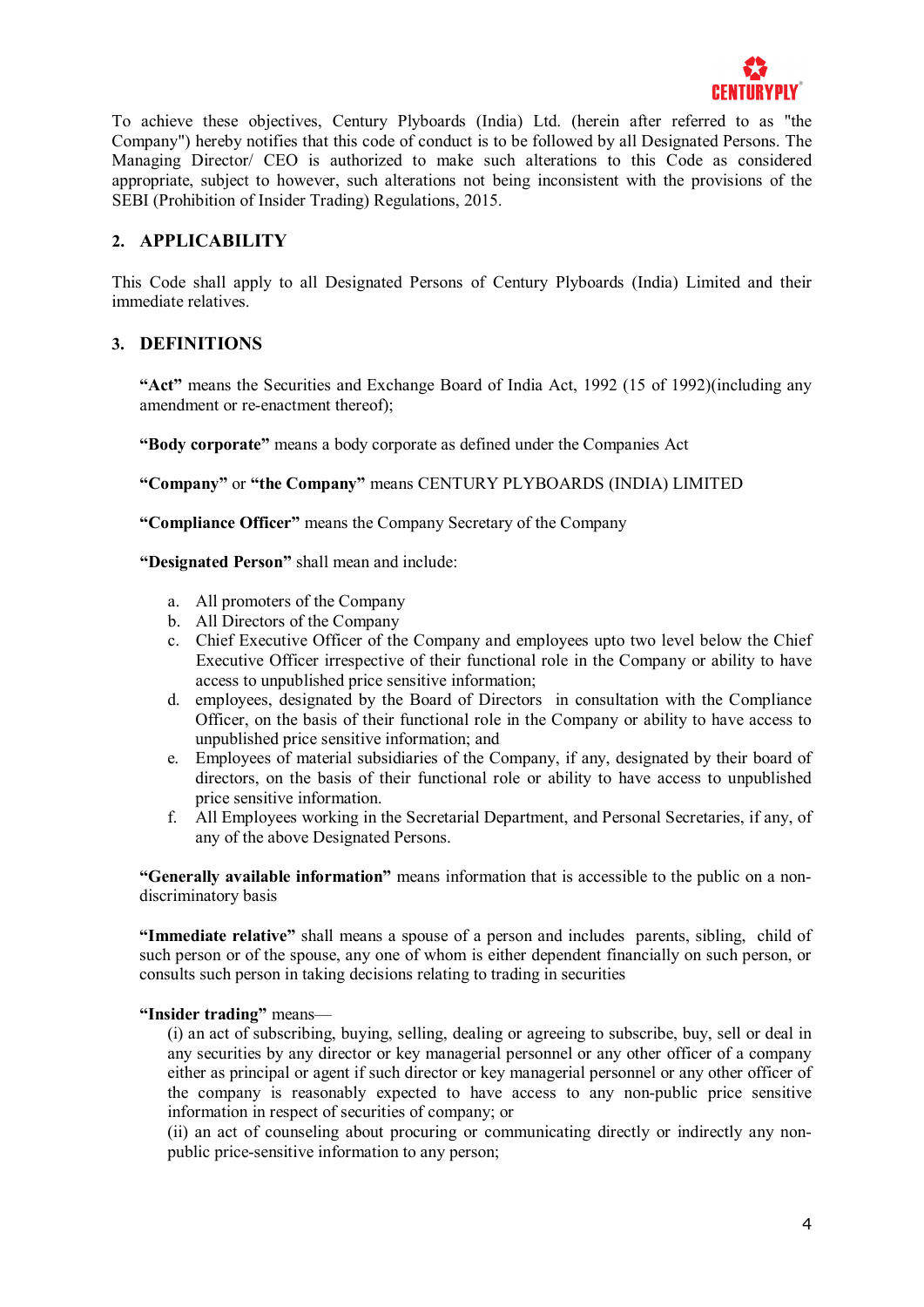

#### **"Prohibited Period"** means;

- a. Period as defined in clause 8.1 of this code
- b. Such other period as may be specified by the Compliance Officer from time to time in consultation with the Chairman & Managing Director

**"Promoter"** shall have the meaning assigned to it under the Securities and Exchange Board of India (Issue of Capital and Disclosure Requirements) Regulations, 2018 or any modification thereof.

**"Promoter Group"** shall have the meaning assigned to it under the Securities and Exchange Board of India (Issue of Capital and Disclosure Requirements) Regulations, 2018 or any modification thereof.

**"Unpublished Price Sensitive Information"** means any information, relating to a company or its securities, directly or indirectly, that is not generally available which upon becoming generally available, is likely to materially affect the price of the securities and shall, ordinarily including but not restricted to, information relating to the following-

- (i) financial results;
- (ii) dividends;
- (iii change in capital structure;

(iv) mergers, de-mergers, acquisitions, de-listings, disposals and expansion of business and such other transactions.

(v) changes in key managerial personnel;

"**Trading**" means and includes subscribing, buying, selling, dealing or agreeing to subscribe, buy, sell or deal in any securities and "trade" shall be construed accordingly.

**"Trading day"** means a day on which the recognized stock exchanges are open for trading

**"Trading Window"** shall have the meaning ascribed thereto in clause 8 of the Code

**"Securities"** shall have the meaning assigned to it under the Securities Contracts (Regulation) Act, 1956 (42 of 1956) or any modification thereof except units of a mutual fund;

Words and expressions used and not defined in these regulations but defined in the Securities and Exchange Board of India Act, 2015, Securities and Exchange Board of India Act, 1992 (15 of 1992), the Securities Contracts (Regulation) Act, 1956 (42 of 1956), the Depositories Act, 1996 (22 of 1996) or the Companies Act, 2013 (18 of 2013) and rules and regulations made thereunder shall have the meanings respectively assigned to them in those legislation.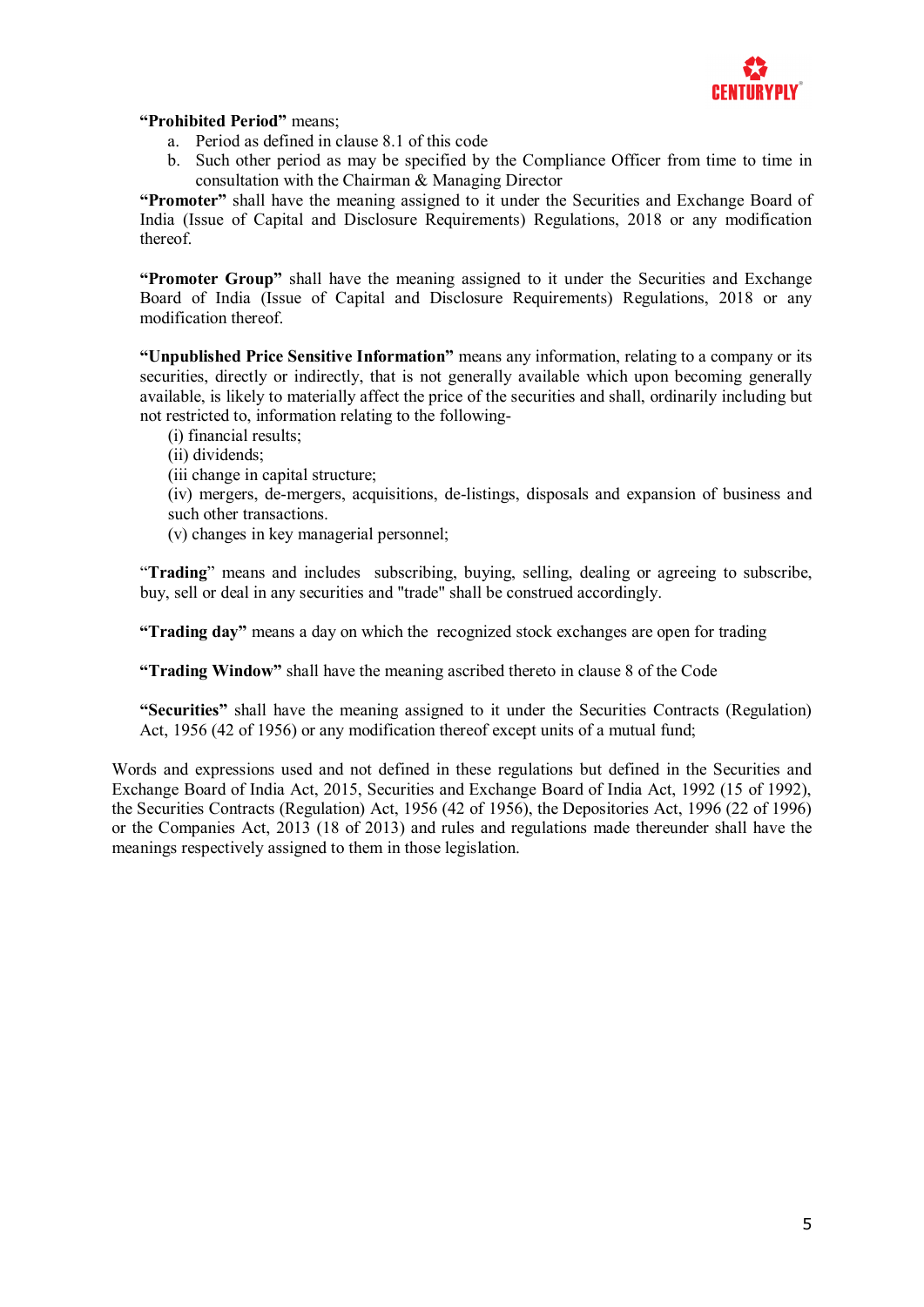

# **CHAPTER – II**

#### **CONFIDENTIALITY OF UNPUBLISHED PRICE SENSITIVE INFORMATION**

#### **4. COMPLIANCE OFFICER**

The Company has appointed the Company Secretary as Compliance Officer who shall report to the Board of Directors of the Company and in particular, shall provide reports to the Chairman of the Audit Committee or to the Chairman of the Board of Directors at such frequency as may be stipulated by the Board but not less than once in a year. In the absence of the designated/appointed Compliance Officer, the Chairman shall be authorised to appoint a person to act as the Compliance Officer in the period of absence.

- 4.1.Duties of Compliance Officer:
	- 4.1.1.He shall in consultation with the Board of Directors of the Company maintain a record of Designated Persons and any changes made to the list of Designated Persons.
	- 4.1.2.He may in consultation with the Chairman & Managing Director and shall as directed by the Board, specify Prohibited Period from time to time and immediately make an announcement thereof.
	- 4.1.3.He shall maintain a record of Prohibited Period specified from time to time.
	- 4.1.4.He shall maintain records of all the declarations submitted in the appropriate form given by the Designated Persons for a minimum period of three years. The declarations may be taken and preserved in either physical form or electronic form.
	- 4.1.5.He shall place before the Chairman / Managing Director, at regular intervals, all the details of the dealing in the securities by Designated Persons of the company and the accompanying documents that such persons had executed under the pre-dealing procedure as envisaged in these rules.
	- 4.1.6.He shall assist all the Designated Persons in addressing any clarifications regarding SEBI (Prohibition of Insider Trading) Regulation, 2015, including any amendments thereto and the Company's code of conduct.
	- 4.1.7.He shall be responsible for overseeing and co-ordinating disclosure of price sensitive information to Stock Exchanges, analysts, shareholders and media and educating staff on disclosure policies and procedure and report to the Chairman/ Managing Director.
	- 4.1.8.He shall ensure that prohibited period is intimated to all concerned at least 48 hours before the commencement of the said period.

#### **5. CHINESE WALL FOR PRESERVATION OF "UNPUBLISHED PRICE SENSITIVE INFORMATION"**

The Company has a process for how and when people are brought 'inside' on sensitive transactions. Individuals are made aware of their duties and responsibilities attached to the receipt of Unpublished Price Sensitive Information and the liability that is attached to misuse or unwarranted use of such information.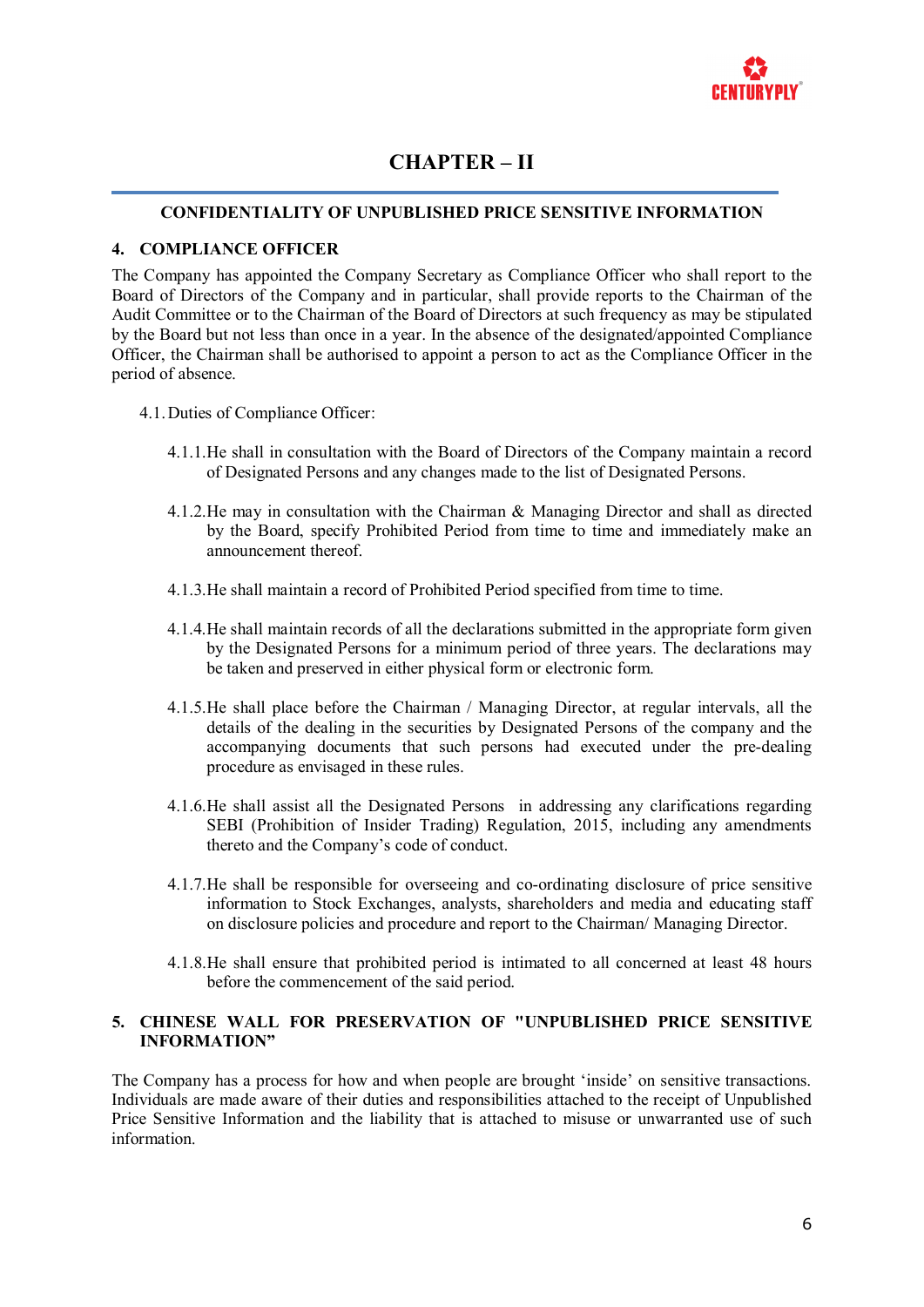

Designated Persons shall maintain the confidentiality of all Unpublished Price Sensitive Information. Designated Persons shall not pass on such information to any person directly or indirectly by way of making a recommendation for the purchase or sale of securities. To prevent misuse of confidential information, the Company has put in place Chinese Walls procedures which separate persons working in those areas which routinely provide them access to confidential / UPS information, considered "inside areas" from those who deal with purchase, sale, marketing or other departments providing support services, considered "public areas". Following practices are being followed in this regard-

#### 5.1.**Need to Know**

Unpublished Price Sensitive Information is to be handled on a "need to know" basis, i.e., Price Sensitive Information should be disclosed only to those within the company who need the information for legitimate purposes, performance of duties or discharge of his legal obligations and whose possession of such information will not give rise to a conflict of interest or appearance of misuse of information. All non-public information directly received by any employee should immediately be reported to the head of the department. In exceptional circumstances employees from the public areas may be brought "over the wall" and given confidential information on the basis of "need to know" criteria, under intimation to the Compliance Officer.

#### 5.2.**Limited access to confidential information**

Files containing confidential information shall be kept secure. Computer files must have adequate security of login and password, etc. Files containing confidential information should be deleted / destroyed after its use.

The employees in the inside area shall not communicate any Unpublished Price Sensitive Information to anyone in public area.

#### **6. PROHIBITION ON COMMUNICATING OR COUNSELING OR PROCURING UNPUBLISHED PRICE SENSITIVE INFORMATION:**

The Designated Person shall not communicate, provide, or allow access to any unpublished price sensitive information, relating to the company or its securities, to any person including other insiders except where such communication is in furtherance of legitimate purposes, performance of duties or discharge of legal obligations.

No Designated Person shall procure from or cause the communication by any other Designated Person of unpublished price sensitive information, relating to the Company or its securities, except in furtherance of legitimate purposes, performance of duties or discharge of legal obligations.

Unpublished price sensitive information may be communicated, provided, allowed access to or procured, in connection with a transaction which entails:

- an obligation to make an open offer under the takeover regulations where the Board of Directors of the Company is of informed opinion that the sharing of information is in the best interests of the Company; or
- not attracting the obligation to make an open offer under the takeover regulations but where the Board of Directors of the Company is of informed opinion that the sharing of information is in the best interests of the Company and the information that constitute unpublished price sensitive information is disseminated to be made generally available at least two trading days prior to the proposed transaction being effected in such form as the Board of Directors may determine to be adequate and fair to cover all relevant and material facts.

However, the Board of Directors shall require the parties to execute agreements to contract confidentiality and non-disclosure obligations on the part of such parties and such parties shall keep information so received confidential, except for the limited purpose and shall not otherwise trade in securities of the Company when in possession of unpublished price sensitive information.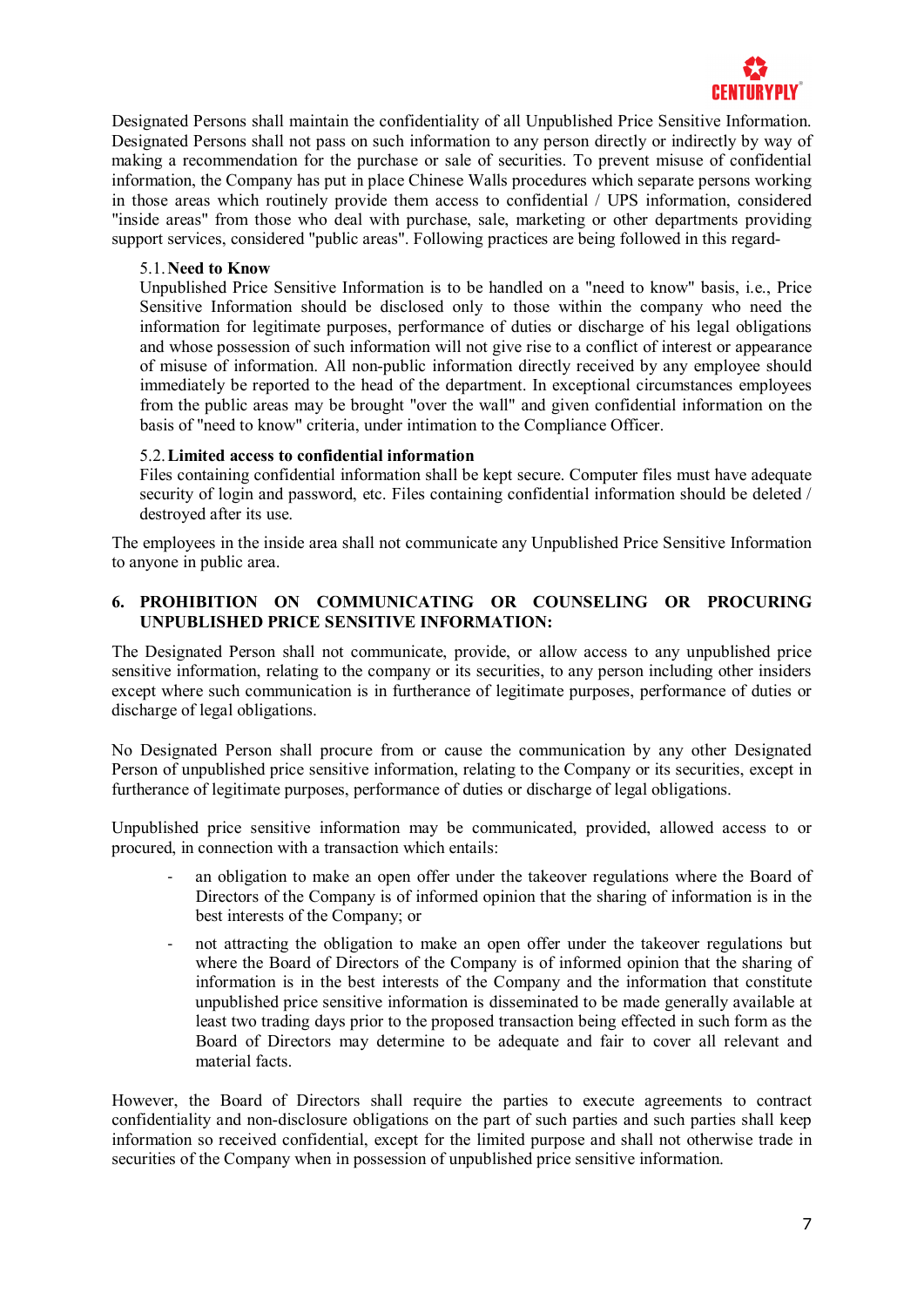

#### **CHAPTER – III**

#### **TRADING RESTRICTION & PREVENTION OF MISUSE OF "UNPUBLISHED PRICE SENSITIVE INFORMATION"**

No Designated Person and their Immediate Relatives shall trade in securities of the Company when in Possession of Unpublished Price Sensitive Information.

Subject to the above, all Designated Persons of the Company including their immediate relatives shall be subject to trading restriction as enumerated below:

#### **7. TRADING PLAN**

Designated Person shall be entitled to formulate a trading plan for dealing in securities of the Company and present it to the Compliance Officer for approval and public disclosure pursuant to which trades may be carried out on his behalf in accordance with such plan.

- 7.1.Trading Plan shall:
	- 7.1.1.not entail commencement of trading on behalf of the Designated Person earlier than six months from the public disclosure of the plan;
	- 7.1.2.not entail trading for the period between the twentieth trading day prior to the last day of any financial period for which results are required to be announced by the issuer of the securities and the second trading day after the disclosure of such financial results;
	- 7.1.3.entail trading for a period of not less than twelve months;
	- 7.1.4.not entail overlap of any period for which another trading plan is already in existence;
	- 7.1.5.set out either the value of trades to be effected or the number of securities to be traded along with the nature of the trade and the intervals at, or dates on which such trades shall be effected; and
	- 7.1.6.not entail trading in securities for market abuse.
- 7.2.The Compliance Officer shall consider the Trading Plan made as above and shall approve it forthwith. However, he shall be entitled to take express undertakings as may be necessary to enable such assessment and to approve and monitor the implementation of the plan as per provisions of the Regulations. Further, pre-clearance of trades shall not be required for a trades executed as per an approved trading plan. Furthermore, trading window norms and restrictions on contra trade shall not be applicable for trades carried out in accordance with an approved trading plan.
- 7.3.The Trading Plan once approved shall be irrevocable and the Designated Persons shall mandatorily have to implement the plan, without being entitled to either deviate from it or to execute any trade in the securities outside the scope of the trading plan.

However, the implementation of the trading plan shall not be commenced, if at the time of formulation of the plan, the Designated Person is in possession of any unpublished price sensitive information and the said information has not become generally available at the time of the commencement of implementation. The commencement of the Plan shall be deferred until such unpublished price sensitive information becomes generally available information.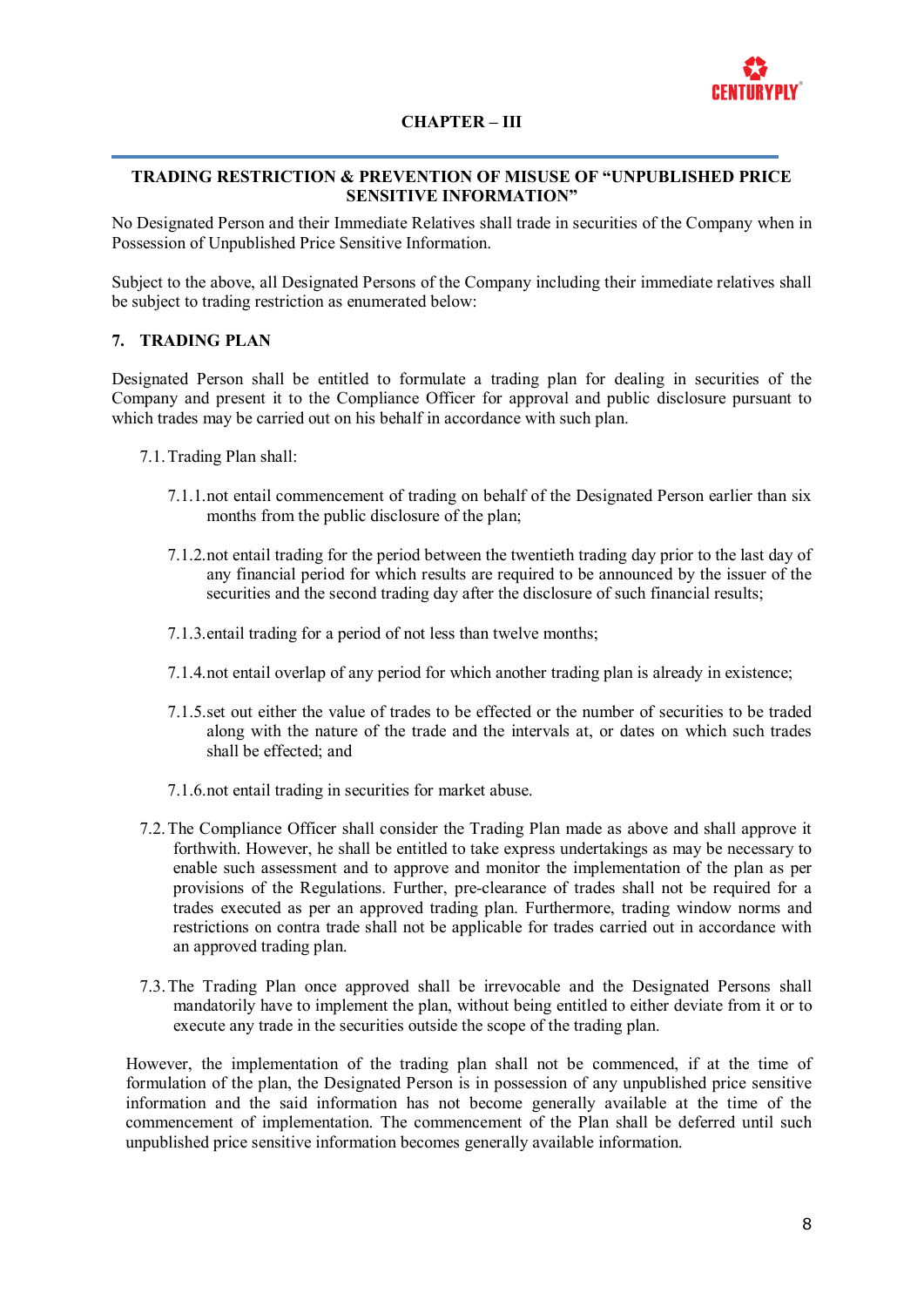

7.4.Upon approval of the trading plan, the Compliance Officer shall notify the plan to the stock exchanges on which the securities are listed.

### **8. TRADING WINDOW**

8.1.The period prior to declaration of Unpublished price sensitive information is particularly sensitive for transaction in the Company's securities. This sensitivity is due to the fact that the Designated Persons will, during that period, often possess unpublished price sensitive information

The Designated Persons of the Company and their immediate relatives shall not trade in the company's securities when the trading window is closed. The period during which the trading window is closed shall be termed as Prohibited Period. The intimation of closure shall be made through email and/ or through the website of the Company. The trading window shall be closed in the manner specified in Clause 8.3 and also when the Compliance Officer determines that a designated person or class of designated persons can reasonably be expected to have possession of unpublished price sensitive information.

- 8.2.Unless otherwise specified by the Compliance Officer, the Trading Window for Dealing in Securities of the Company shall be closed for the following purposes
	- a. Financial results
	- b. dividends
	- c. change in capital structure

d. mergers, de-mergers, acquisitions, delistings, disposals and expansion of business and such other transactions

- e. changes in Key Managerial Personnel
- 8.3.In respect of declaration of financial results, the Trading Window shall be made applicable from the end of every quarter..

The closure of Trading Window for purposes other than declaration of financial results and for which a specific notice/intimation is required to be given to stock exchange shall commence from the date on which intimation of the date of Board meeting for consideration of any such Price Sensitive Information is given to Stock Exchange.

However, if the circumstances so warrant, the time for closing the Trading Window may be increased or decreased by the Compliance Officer with the approval of Chairman /Managing Director.

- 8.4.The timing for re-opening of the trading window for the information referred in 8.2 shall be determined by the Compliance Officer taking into account various factors including the unpublished price sensitive information in question becoming generally available and being capable of assimilation by the market, which in any event shall not be earlier than forty-eight hours after the financial results / information becomes generally available.
- 8.5.The trading window restrictions shall not apply in respect of:
	- i. transactions specified in clauses (i) to (iv) and (vi) of the proviso to sub-regulation (1) of regulation 4 of the Regulations and in respect of a pledge of shares for a bonafide purpose such as raising of funds, subject to pre-clearance by the compliance officer and compliance with the respective regulations made by the Board;
	- ii. transactions which are undertaken in accordance with respective regulations made by the Board such as acquisition by conversion of warrants or debentures, subscribing to rights issue, further public issue, preferential allotment or tendering of shares in a buyback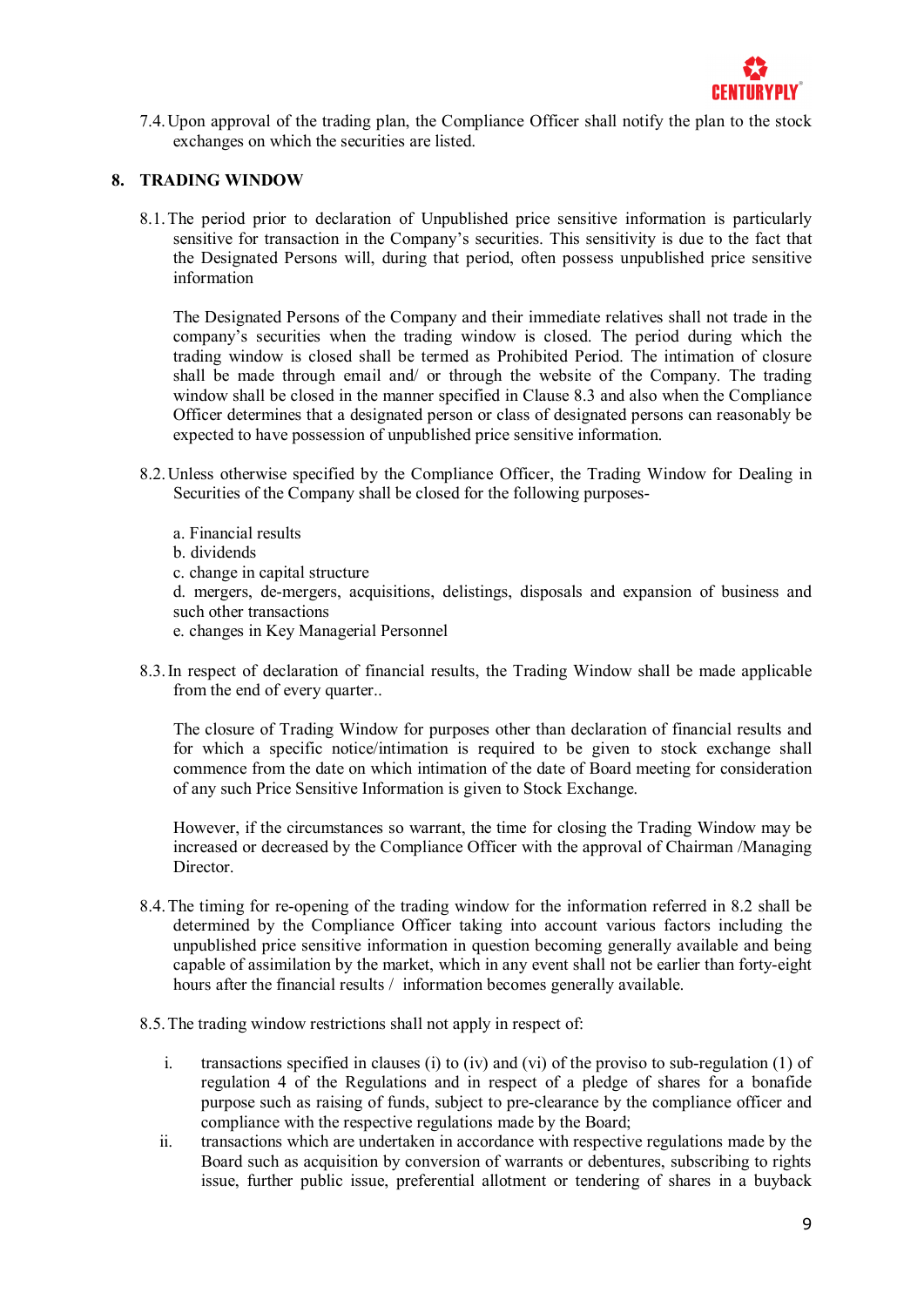

offer, open offer, delisting offer or transactions which are undertaken through such other mechanism as may be specified by SEBI from time to time.

- 8.6.All Designated Persons of the company shall conduct all their dealings in the securities of the Company only during the valid trading window and shall not deal in any transaction involving the purchase or sale of the Company's securities during the prohibited periods or during any other period as may be specified by the Company from time to time.
- 8.7.In case of ESOPs, exercise of option may be allowed in the period when the trading window is closed. However sale of shares allotted on exercise of ESOPs shall not be allowed when trading window is closed.

#### **9. PRE-CLEARANCE OF TRADES**

- 9.1.All Designated Persons of the Company and their immediate relatives who intend to deal in the securities of the company in excess of Rupees 10,00,000 whether in one or a series of transactions over any calendar quarter shall require prior clearance from the Compliance Officer.
- 9.2.The Pre-Clearance shall be obtained as per the procedure prescribed below:
	- 9.2.1.An application is to be made to the Compliance Officer as per the enclosed format (Form -I) indicating the estimate number of securities that the director/ designated person/ intends to deal in, the details of securities held in physical form as to folio no., the depository with which he has a security account, the details as to the securities in such depository mode and such other details as may be required by any rule made by the Company in this regard.
	- 9.2.2.Each Designated person shall execute in favour of the Company an undertaking in the enclosed pro-forma (Form -I) for getting the trades cleared.

The Compliance Officer shall on receiving an application provide the Designated Person with an acknowledgement on the duplicate of the application.

The Compliance Officer shall grant approval within 2 working days from the date of acknowledgement

The Compliance Officer shall retain copies of all applications and acknowledgements.

In exceptional circumstances consent may not be given if the Compliance Officer is of the opinion that the proposed deal is on the basis of possession of any unpublished Price Sensitive Information. There shall be no obligation to give reasons for any withholding of consent.

If so requested by the Compliance Officer, Designated Person must ensure that his stockbroker is authorised to disclose to the Company all matters relevant to his share dealings.

- 9.3.The Designated Persons and their immediate relatives shall execute their transactions within one week after the pre-clearance failing which they have to pre-clear the transactions again.
- 9.4.Trading by Portfolio Managers

This Code is also applicable to Designated Persons who engage Portfolio Managers to trade in shares and hence such Designated Persons are expected to take due precaution while trading in securities through Portfolio Managers by: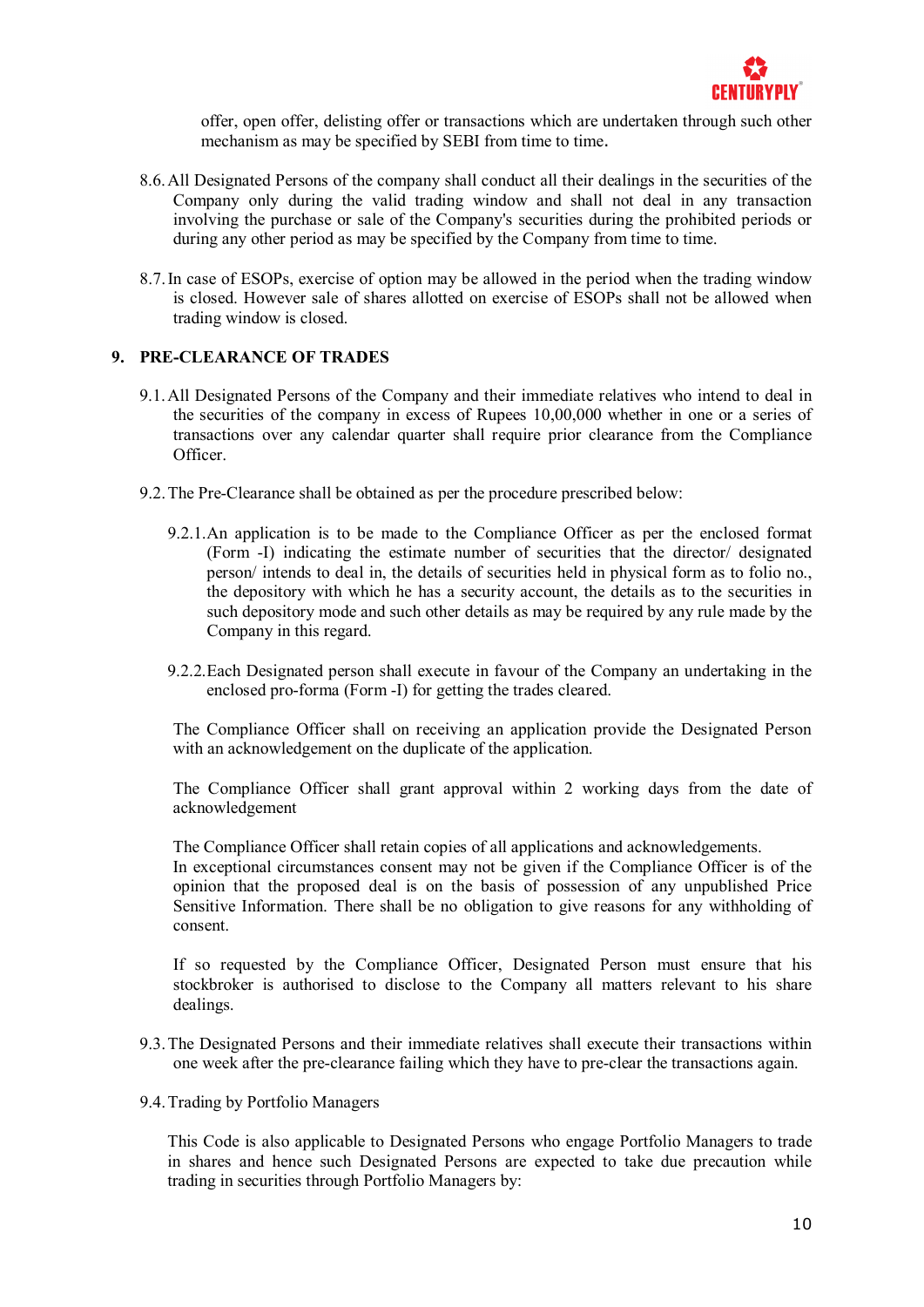

- 9.4.1.Informing Portfolio Managers about closure of trading window.
- 9.4.2.Ensuring to seek pre-clearance, wherever applicable, when the Portfolio Manager proposes to trade in Century's shares exceeding threshold limit and also make continual disclosures, wherever applicable, as provided in this Code.
- 9.4.3.Ensuring that the portfolio manager abides by the requirement of minimum holding period as provided in this Code and not do contra trade as provided in this Code.
- 9.4.4.Prohibiting the Portfolio manager to trade in securities of the Company at his own discretion or when the Designated Persons is in possession of UPSI.

Despite the above, if any trading is done by portfolio managers, it will be treated as trading done by the Designated Persons, and therefore such Designated Person will be held responsible for any such non-compliance and subject to such penalties as specified in this Code.

#### **10. MINIMUM PERIOD FOR HOLDING OF SECURITIES**

- 10.1. All Designated Persons and their immediate relatives who buy or sell any number of shares of the Company shall not enter into an opposite transaction i.e. sell or buy any number of shares during the next six months following the prior transaction. All Designated Persons shall also not take positions in derivative transactions in the shares of the Company at any time.
- 10.2. The Compliance Officer may be empowered to grant relaxation from strict application of such restriction for reasons to be recorded in writing provided that such relaxation does not violate these regulations
- 10.3. If a contra trade is executed, inadvertently or otherwise, in violation of such a restriction, the profits from such trade shall be liable to be disgorged for remittance to the Board for credit to the Investor Protection and Education Fund administered by the Board under the Act.
- 10.4. Contra Trade restrictions will not be applicable for trades pursuant to exercise of stock options.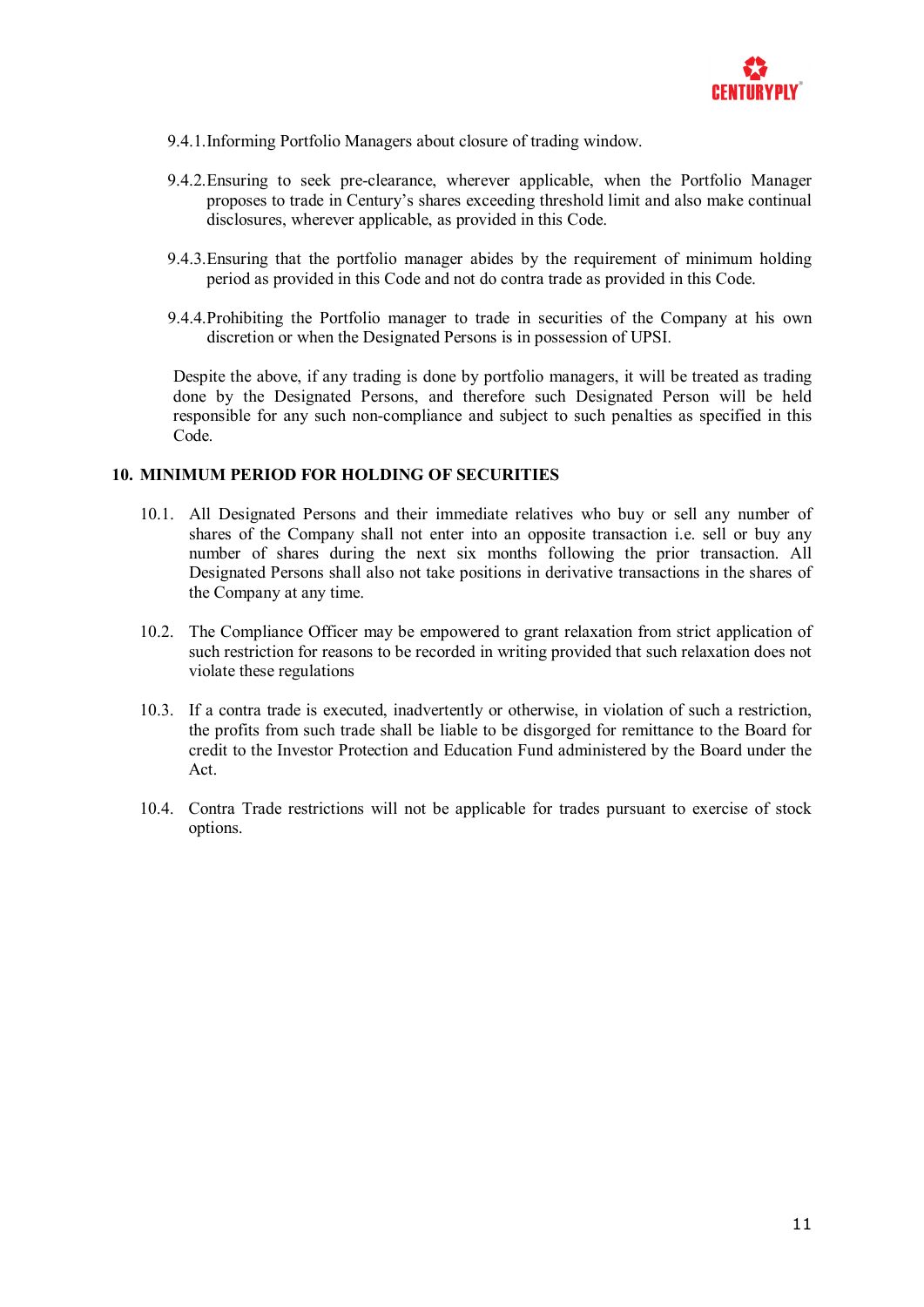

#### **REPORTING AND DISCLOSURE REQUIREMENTS FOR TRANSACTIONS IN SECURITIES**

#### **11. DISCLOSURE OF PERSONAL INFORMATION:**

- 11.1. All Designated Persons shall be required to disclose the names and Permanent Account Number or any other Identifier of the following persons on an Annual Basis:
	- (a) Immediate Relatives
	- (b) Persons with whom the Designated Person shares a material financial relationship
	- (c) Phone Mobile/Cell numbers of such persons.
- 11.2. All Designated Person shall within 30 days of the adoption of this code disclose the names of the educational institution from which they have graduated and names of their past employers.
- 11.3. For the purpose of this clause, "Material financial relationship" shall mean a relationship in which one person is recipient of any kind of payment such as by way of loan or gift from the Designated Person during immediately preceding twelve months, equivalent to atleast 25% of such Designated Person's annual income. However, relationships based on arm's length transactions shall not be considered.
- 11.4. The Company shall maintain a structured digital database with time stamping and audit trails to ensure non-tampering of the data base containing the nature of unpublished price sensitive information and the names of such persons who have shared the information and also the names of such persons with whom information is shared under the SEBI (Prohibition of Insider Trading) Regulations, 2015 along with the Permanent Account Number or any other identifier authorized by law where Permanent Account Number is not available. Further, the aforesaid structured digital database shall be preserved for a period of not less than eight years after completion of the relevant transactions and in the event of receipt of any information from the SEBI regarding any investigation or enforcement proceedings, the relevant information in the structured digital database shall be preserved till the completion of such proceedings.

#### **12. REPORTING REQUIREMENTS FOR TRANSACTION IN SECURITIES**

- 12.1. All Designated Persons shall forward to the Compliance Officer following details of their securities transactions including the statement of their immediate relatives:
	- (a) All Trades executed/not executed after obtaining pre-clearance and reasons thereof, if any, in Form-II.
	- (b) Annual statement of all holdings in securities of the Company and annual disclosure of other information in Form –III within 15 days.
- 12.2. Every person on appointment as a key managerial personnel or a director or upon becoming a Promoter of the Company shall disclose his holding of securities of the Company as on the date of appointment or becoming a promoter, to the company within seven days of such appointment or becoming a promoter.
- 12.3. Every promoter, employee and director of every company shall disclose to the company the number of such securities acquired or disposed of within two trading days of such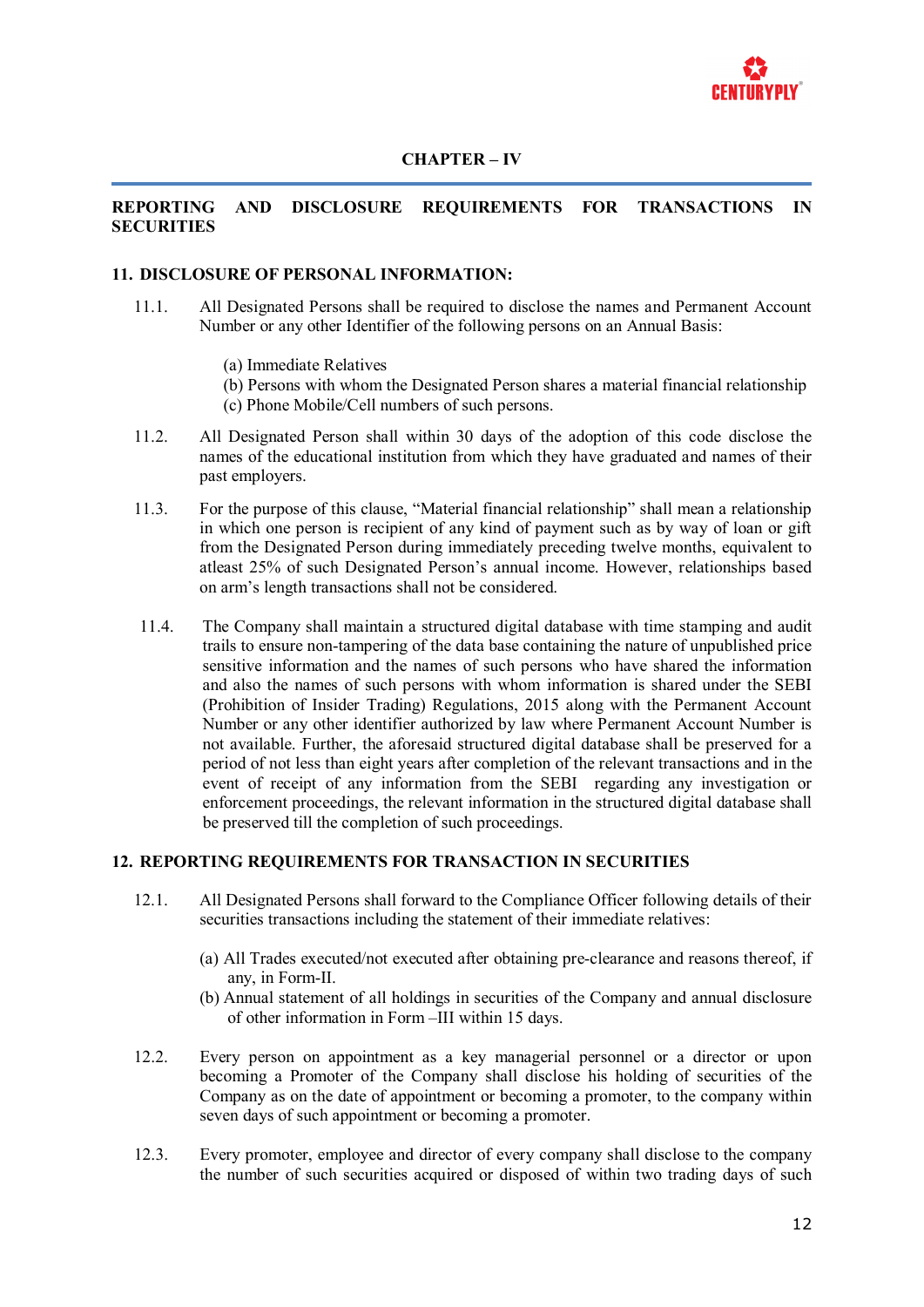

transaction if the value of the securities traded, whether in one transaction or a series of transactions over any calendar quarter, aggregates to a traded value in excess of ten lakh rupees or such other amount as may be prescribed by SEBI from time to time.

12.4. The Compliance Officer shall maintain records of all the declarations/ undertakings/ forms as mentioned in this Code, as received from time to time, for a period of five years.

#### **13. DISCLOSURE BY COMPANY TO STOCK EXCHANGE**

Pursuant to Regulation 7(2)(b) of Securities and Exchange Board of India (Prohibition of Insider Trading) Regulations, 2015, within 2 working days of the receipt of the information under Clause 12.3 above, the Compliance Officer shall disclose to all Stock Exchanges on which the Company is listed, the information received.

#### **14. DISSEMINATION OF PRICE SENSITIVE INFORMATION**

- 14.1. No information shall be passed by Designated Persons by way of making a recommendation for the purchase or sale of securities of the Company.
- 14.2. Disclosure/dissemination of Price Sensitive Information with special reference to analysts, media persons and institutional investors.
- 14.3. The following guidelines shall be followed while dealing with analysts and institutional investors:-
	- 14.3.1. Only public information to be provided.
	- 14.3.2. At least 2 (two) Company representatives be present at meetings with analysts, media persons and institutional investors.
	- 14.3.3. Unanticipated questions may be taken on notice and a considered response given later. If the answer includes price sensitive information, a public announcement should be made before responding.
	- 14.3.4. Simultaneous release of information after every such meet.

The Company is required to frame a Code of practices and procedures for Fair Disclosure of Unpublished price sensitive information and the same is appended hereto.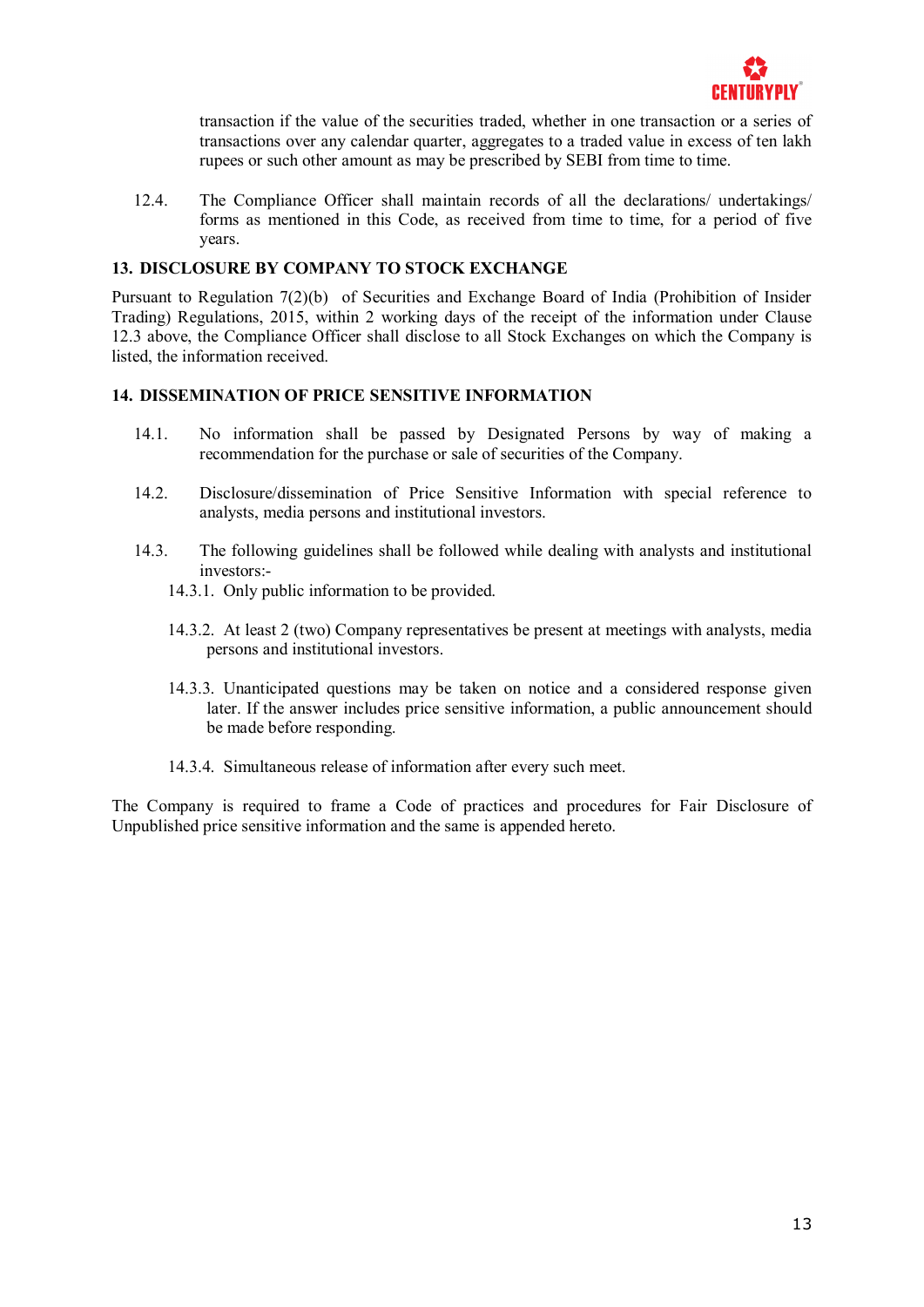

#### **CHAPTER – V**

#### **MISCELLANEOUS**

#### **15. INTERNAL CONTROL**

The Company has put in place adequate and effective system of internal controls to ensure compliance with the requirements given in these regulations to prevent insider trading and the Audit Committee of the Company is entrusted with responsibility to verify that the systems for internal control are adequate and are operating effectively

#### **16. PENALTY FOR BREACH OF CODE OF CONDUCT**

- 16.1. The Designated Persons who violate the code of conduct shall be subject to disciplinary action by the Company that may include wage freeze, suspension, recovery etc. and shall be ineligible for future participation in Employees Stock Option Plan (ESOP). Any amount collected by the Company under this clause shall be remitted to SEBI for credit to the Investor Protection and Education Fund.
- 16.2. In case the Company observes that there has been a violation of these regulations, they shall promptly inform the stock exchange(s) where the concerned securities are traded, in such form and such manner as may be specified by SEBI from time to time.
- 16.3. The action by the Company shall not preclude SEBI or other Regulatory authorities from taking any action against those who are found guilty of Insider trading.
- 16.4. If any person enters into Insider Trading, he shall be punishable with imprisonment for a term which may extend to ten years or with penalty which shall not be less than ten lakh rupees but which may extend to twenty-five crore rupees or three times the amount of profits made out of insider trading, whichever is higher, or with both .

#### **17. INFORMATION TO SEBI IN CASE OF VIOLATION OF THE SEBI (PROHIBITION OF INSIDER TRADING) REGULATIONS, 2015**

In case it is observed by the Company and / or Compliance Officer that there has been a violation of the SEBI (Prohibition of Insider Trading) Regulations, 2015, SEBI must be informed by the Company.

THIS POLICY IS ONLY INTERNAL CODE OF CONDUCT AND ONE OF THE MEASURES TO AVOID INSIDER TRADING . IT WILL BE THE RESPONSIBILITY OF EACH DESIGNATED PERSON TO ENSURE COMPLIANCE OF SEBI GUIDELINES AND OTHER RELATED STATUTES FULLY.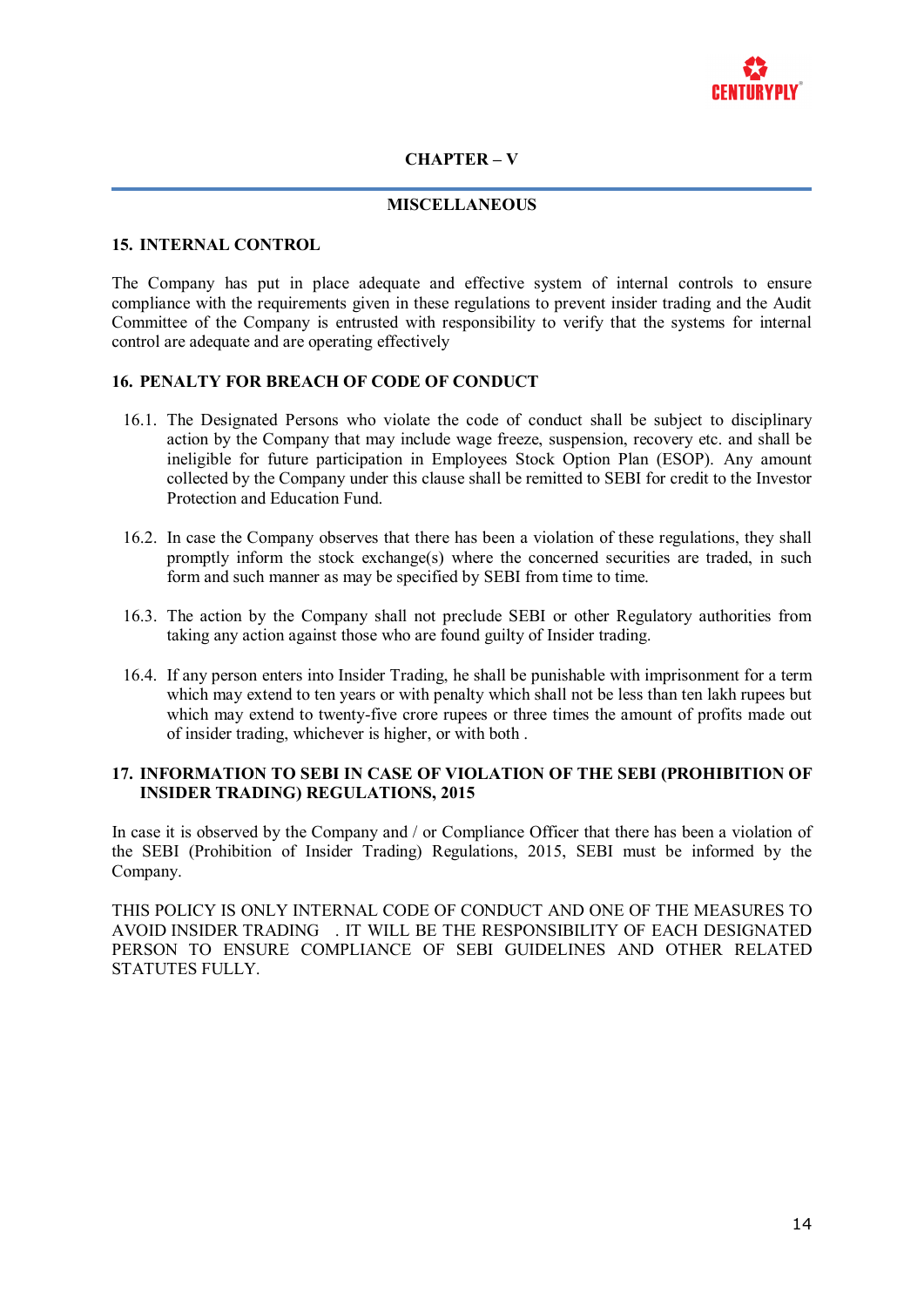

# **FORM I**

### **CENTURY PLYBOARDS (INDIA) LIMITED**

## **PRE-CLEARANCE OF TRADES**

(Under CPIL's Code of Conduct for Regulating, Monitoring and Reporting of trading by Designated Persons)

#### **The Compliance Officer**

CENTURY PLYBOARDS (INDIA) LIMITED P-15/1, Taratala Road, Kolkata – 700 088

**Internal use** Recd date and time:

Sign:

### **SUB: APPLICATION FOR TRADING IN SHARES OF THE COMPANY AND UNDERTAKING**

Dear Sir,

I, \_\_\_\_\_\_\_\_\_\_\_\_\_\_\_\_\_\_\_\_\_\_\_\_\_\_\_\_\_\_, a Designated Person/ Director of the Company, propose to trade in the Shares of the Company as per details hereunder:

| Name of person proposing to trade in shares of<br>the Company and relationship with Designated |  |
|------------------------------------------------------------------------------------------------|--|
| Person/Director:                                                                               |  |

No. of Shares of the Company held by the person as on date of the application:

| Sr.<br>No. | <b>Physical Form</b> | <b>Demat Form</b> | No. of shares    |                       |
|------------|----------------------|-------------------|------------------|-----------------------|
|            | Folio No.            | <b>DPID</b>       | <b>Client ID</b> | <b>Presently held</b> |
|            |                      |                   |                  |                       |
|            |                      |                   |                  |                       |

Particulars of proposed transaction in Shares of the Company:

| <b>Number of Shares</b><br>held in the Company<br>(A) | <b>Number of Shares of</b><br>the Company<br>proposed to be Sold<br>(B) | <b>Number of Shares</b><br>of the Company<br>proposed to be<br>acquired (C) | <b>Balance holding</b><br>$(A) + (C)$ /<br>$(A)$ - $(B)$ |
|-------------------------------------------------------|-------------------------------------------------------------------------|-----------------------------------------------------------------------------|----------------------------------------------------------|
|                                                       |                                                                         |                                                                             |                                                          |

| Name of Depository:     |                |
|-------------------------|----------------|
| $\overline{DP}$ ID No.: | Client ID No.: |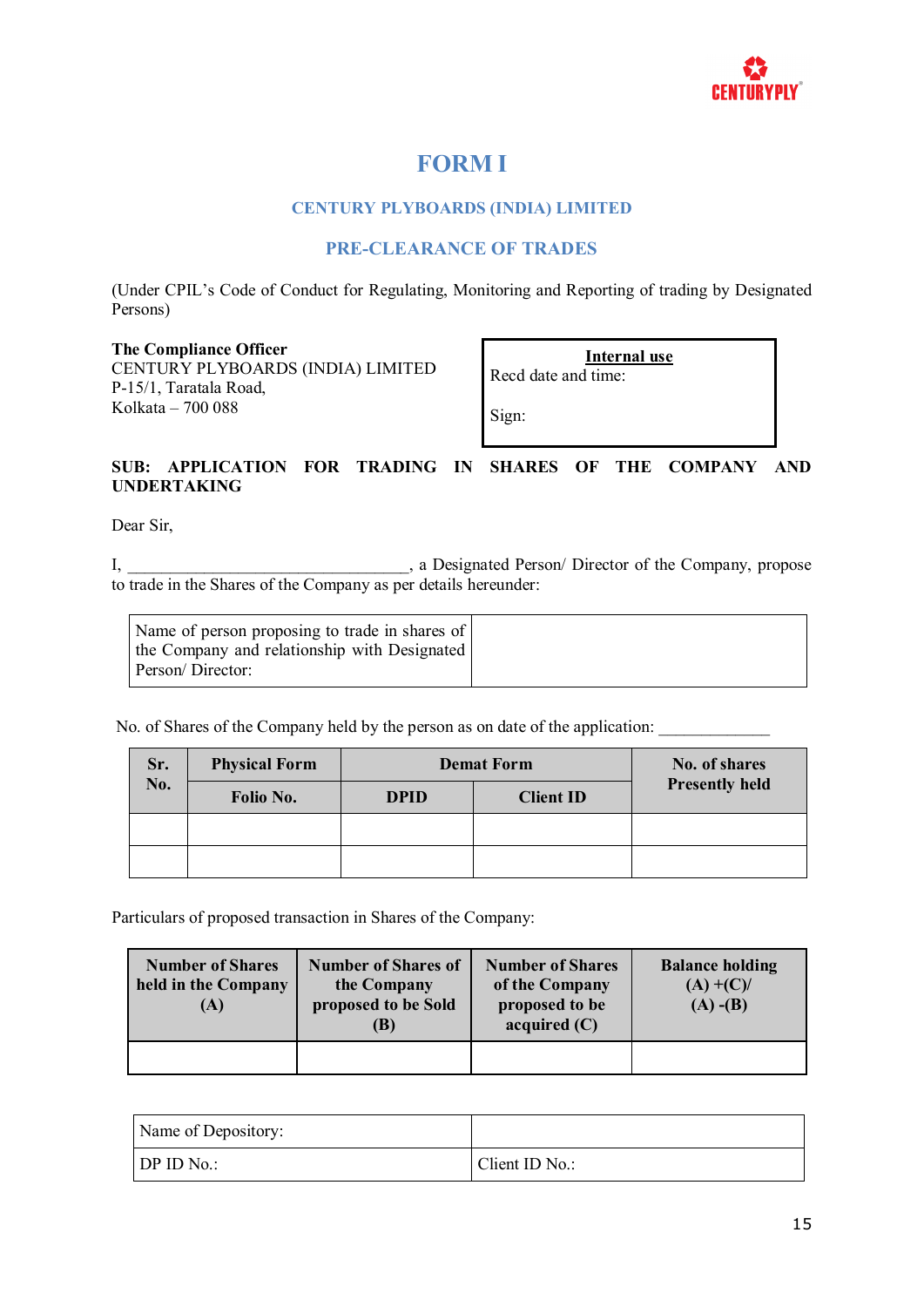

| Number of Shares of the Company that would   |  |
|----------------------------------------------|--|
| be held by the person after this application |  |
| $\int$ (if approval granted):                |  |

#### **I confirm that:**

- i) I shall execute the trade of Shares within 7 days of your approval failing which we shall apply again to you for your approval. I shall submit a 'NIL' report if the transaction is not undertaken.
- ii) I shall hold Shares of the Company for a minimum period of 30 days from the date of acquisition.

#### **I hereby undertake and confirm that,**

- 1) Neither me nor my immediate relatives have any access to or have received "Unpublished Price Sensitive Information" up to the time of signing this undertaking
- 2) In case I or my immediate relatives have access to or have received " Unpublished Price Sensitive Information" after the signing of the undertaking but before the execution of the transaction I will inform the Compliance officer of the change in my position and that I and my immediate relatives would completely refrain from dealing in the securities of the Company till the time such information becomes public.
- 3) I have not contravened the prevailing Code of Conduct to Regulate, Monitor and Report Trading by Designated Persons.
- 4) I have made a full and true disclosure in this matter.

We further confirm that the aforesaid facts are true and correct and shall be fully responsible for any wrongful acts done by me or my relatives including such penalties as may be imposed by the Company.

You are requested to provide the pre-clearance of trade for the above transaction.

Thanking you,

Yours sincerely,

Date:

Place: Signature:

Name : Designation : & Department

E-Mail ID for Communication of Approval: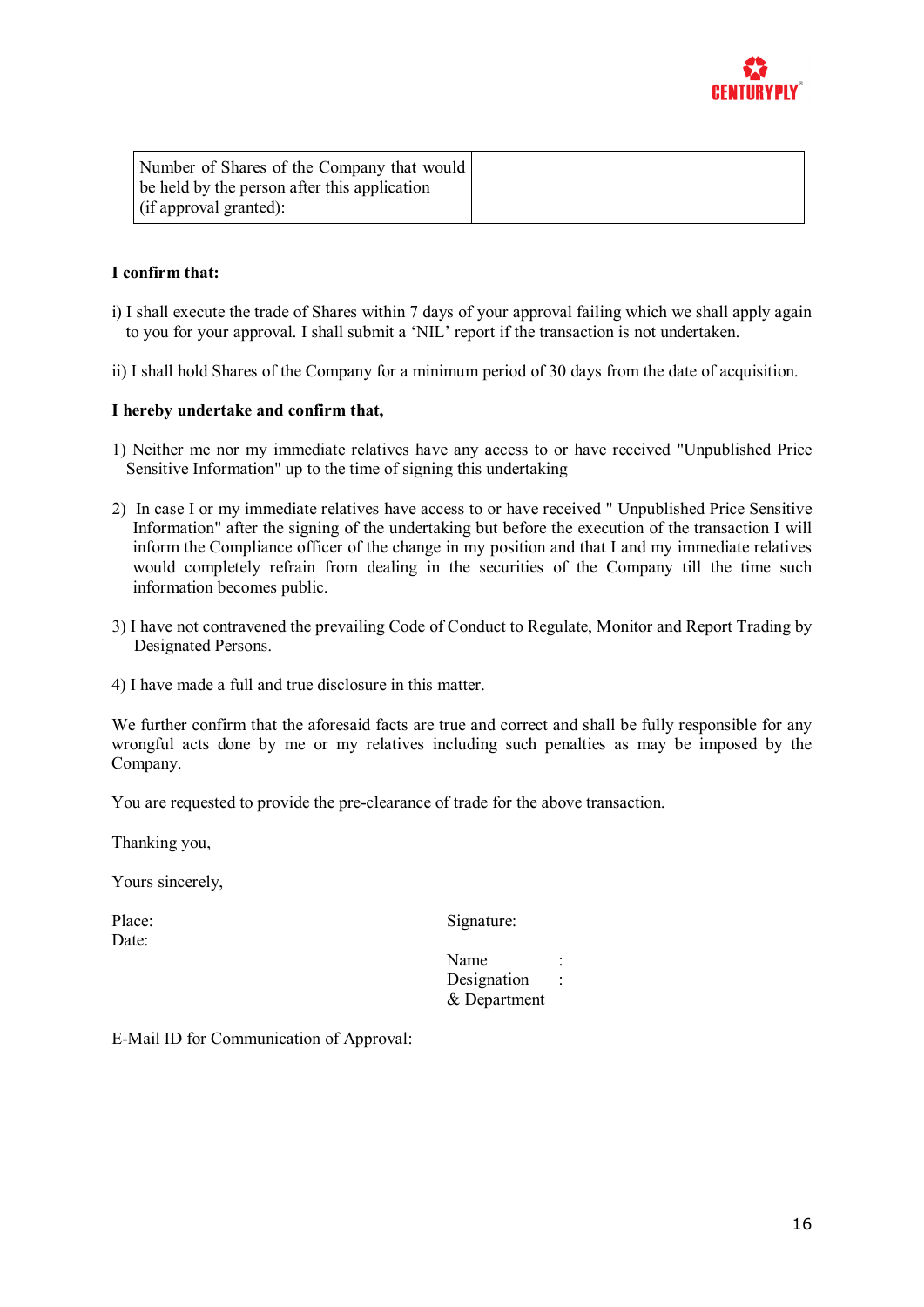

# **FORM II**

#### **FORMAT FOR DISCLOSURE OF TRADES EXECUTED/NOT EXECUTED AFTER OBTAINING PRE-CLEARANCE**

(Under CPIL's Code of Conduct for Regulating, Monitoring and Reporting of trading by Designated Persons)

### **[Clause 12.1 (a) of : Code of Conduct to Regulate, Monitor and Report Trading by Designated Persons]**

#### **(Fill either PART-A or PART B as applicable)**

### **PART-A Reporting of Trades executed after obtaining pre-clearance**

#### **Date:**

**The Compliance Officer** CENTURY PLYBOARDS (INDIA) LIMITED P-15/1, Taratala Road, Kolkata – 700 088

I, a Designated Person/ Director of the Company, hereby declare that with reference to pre-clearance of trade approved granted by the Company on \_\_\_\_\_\_\_\_\_\_\_, I hereby inform that I have bought/sold/subscribed to the equity shares of the Company as mentioned below within one week from the date of pre-clearance obtained.

| Name of the Holder | No. of Securities | Brought/sold/subscribed | Price (Rs.) |
|--------------------|-------------------|-------------------------|-------------|
|                    |                   |                         |             |
|                    |                   |                         |             |
|                    |                   |                         |             |

Yours truly,

(Signature of the Designated Person)

(Name of the Designated Person)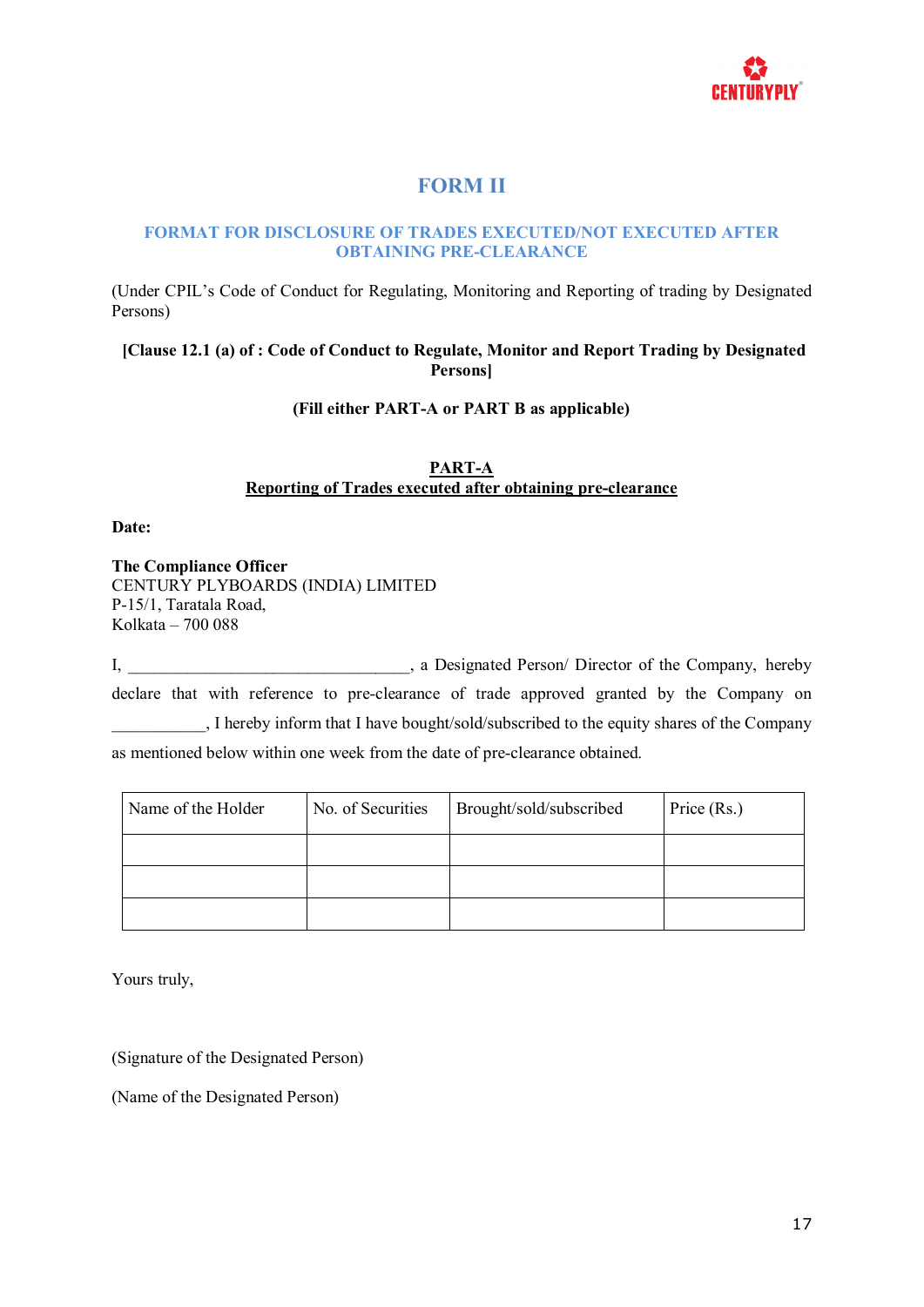

## **PART-B**

#### **Reporting of Trades not executed after obtaining pre-clearance and reasons thereof**

**Date:**

**The Compliance Officer** CENTURY PLYBOARDS (INDIA) LIMITED P-15/1, Taratala Road, Kolkata – 700 088

I, a Designated Person/ Director of the Company, hereby declare that with reference to pre-clearance of trade approved granted by the Company on . I hereby inform that I have not bought/sold/subscribed for equity shares of the Company within one week from the date of pre-clearance obtained due to \_\_\_\_\_\_\_\_\_\_\_\_\_\_\_\_\_\_\_\_\_\_\_\_\_\_\_\_\_\_\_\_\_\_\_\_\_\_\_\_\_\_\_\_\_\_\_\_\_\_\_\_\_\_\_\_\_\_\_\_\_(mention the reason).

Yours truly,

(Signature of the Designated Person)

(Name of the Designated Person)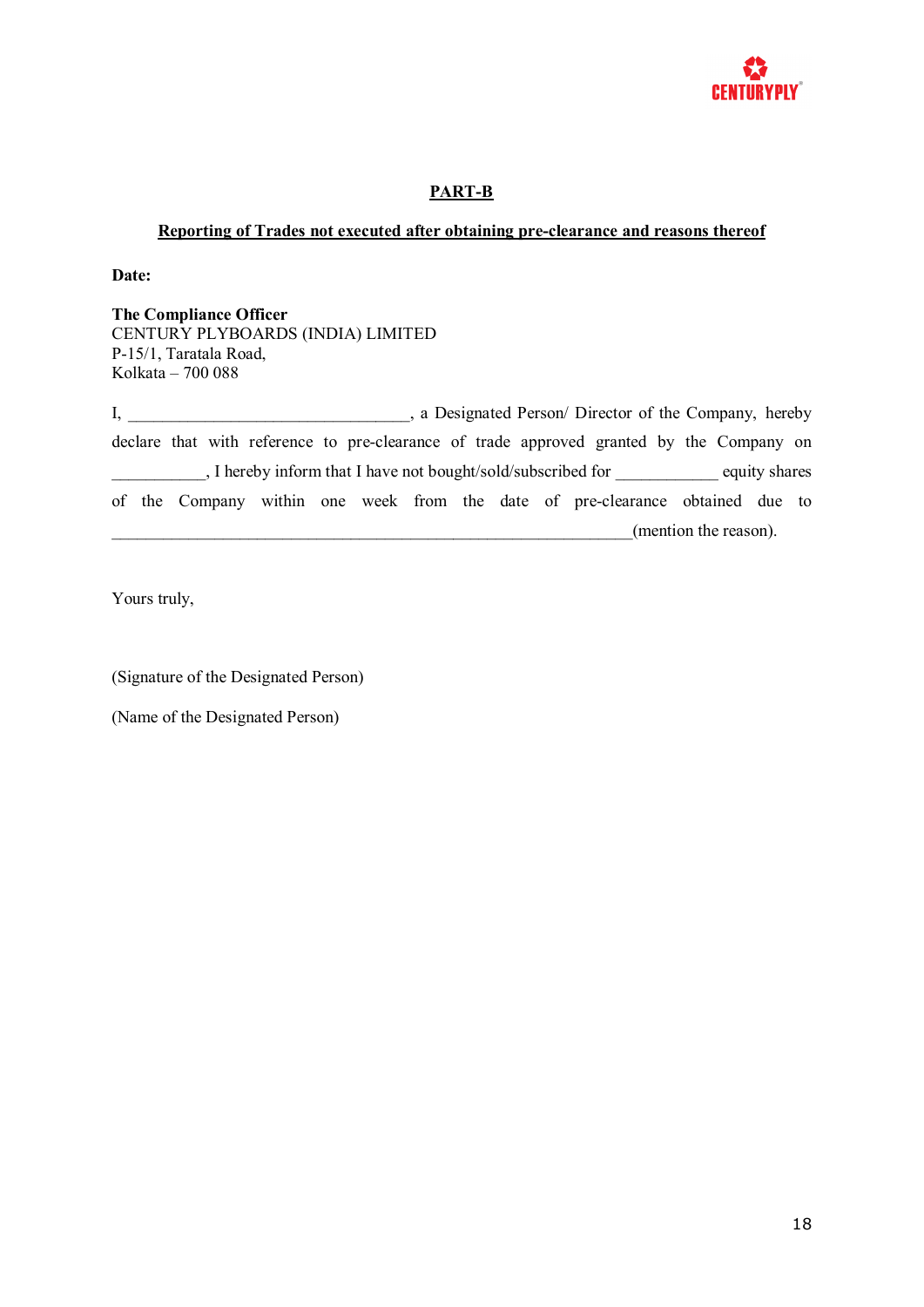

# **FORM III**

# **ANNUAL DISCLOSURE OF SHAREHOLDING & OTHER INFORMATION**

(Under CPIL's Code of Conduct for Regulating, Monitoring and Reporting of trading by Designated Persons)

**The Compliance Officer** CENTURY PLYBOARDS (INDIA) LIMITED P-15/1 Taratala Road, Kolkata – 700 088

#### **1.Annual Disclosure of Shareholding**

Following are the details of shares held by me and my Immediate Relatives as on 31st March, 20…………………

| <b>Name</b>          | Relationship | No. of Shares held in<br>the Company as on<br>31st March | <b>Other Details such</b><br>as Folio / DP Id /<br><b>Client Id</b> |
|----------------------|--------------|----------------------------------------------------------|---------------------------------------------------------------------|
|                      | Self         |                                                          |                                                                     |
| Immediate Relatives; |              |                                                          |                                                                     |
|                      |              |                                                          |                                                                     |
|                      |              |                                                          |                                                                     |
| 3.                   |              |                                                          |                                                                     |

I/ We declare that the shares sold have been held by me / us for 30 days.

#### **2.Annual Disclosure in respect Immediate Relatives & Material Financial Persons**

| Name | Relationship | <b>PAN</b> | <b>Phone nos.</b> | Mobile nos. |
|------|--------------|------------|-------------------|-------------|
|      |              |            |                   |             |
|      |              |            |                   |             |
|      |              |            |                   |             |

3.

\*Material Financial Person shall mean a relationship in which one person is a recipient of any kind of payment such as by way of a loan or gift from the Designated Person during the immediately preceding twelve months, equivalent to at least 25% of such Designated Person 's *annual income but shall exclude relationships in which the payment is based on arm's length transactions*

#### **3. Other Disclosure (To be disclosed on one time basis)**

**a. Names of Educational** I**nstitutions (Graduation and above)(please provide if not provided earlier)**